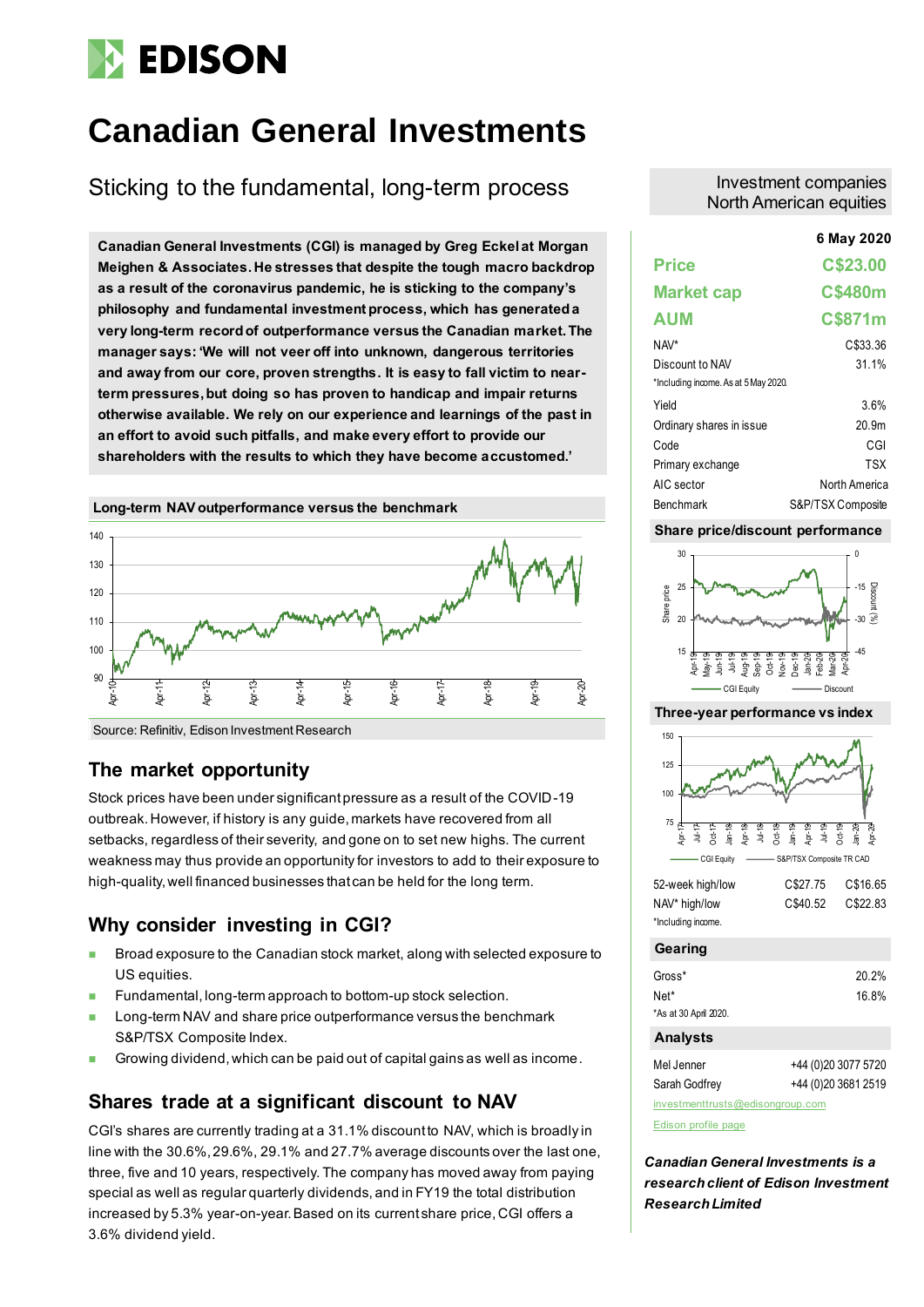

#### **Exhibit 1: Company at a glance**

#### **Investment objective and fund background Recent developments**

Canadian General Investments'objective is to provide better-than-average returns to shareholders by investing in a diversified portfolio of primarily Canadian equities. It aims to achieve this through prudent security selection, timely recognition of capital gains/losses, and appropriate use of incomegenerating instruments.

- 15 April 2020: Announcement of the appointment of Marcia Lewis Brown as independent director at AGM.
- 15 April 2020: Announcement of quarterly dividends C\$0.21 per common share and C\$0.23438 per Series 4 preference share.
- 17 March 2020: Annual report for 12 months ended 31 December 2019. NAV total return of +31.0% versus +22.9% for the S&P/TSX Composite Index. Share price total return +32.1%.

| Forthcoming       |                    | Capital structure |                       | <b>Fund details</b> |                                      |
|-------------------|--------------------|-------------------|-----------------------|---------------------|--------------------------------------|
| AGM               | April 2021         | Ongoing charges   | 1.53% (see MER below) | Group               | Morgan Meighen & Associates          |
| Interim results   | August 2020        | Net gearing       | 16.8%                 | CEO                 | Jonathan A Morgan                    |
| Year end          | 31 December        | Annual mgmt fee   | $1.0\%$ (see page 8)  | Address             | 10 Toronto Street, Toronto, Ontario, |
| Dividend paid     | Mar, Jun, Sep, Dec | Performance fee   | None                  |                     | Canada M5C 2B7                       |
| Launch date       | January 1930       | Company life      | Indefinite            | Phone               | +1 416 366 2931                      |
| Continuation vote | No                 | Loan facilities   | $C$175m$ (see page 8) | Website             | www.mmainvestments.com               |

#### **Dividend policy and history (financial years) Management expense ratio (MER)**

CGI revised its dividend policy in 2014, intending to pay steady to rising quarterly dividends while gradually eliminating the special final dividend. Note: 2020 is year-to-date.



CGI pays a monthly management fee at 1.0% per year of gross assets. Leverage costs include preference share dividends, interest and financing charges.



**Shareholder base (as at 30 April 2020) Portfolio exposure by sector (as at 30 April 2020)**



- Information technology (28.7%)
- $\blacksquare$  Industrials (17.5%)
	- Consumer discretionary (14.9%)
	- $M$ Materials (13.4%)
	- Financials (8.3%)
	- $\equiv$  Energy (6.1%)
	- Communication services (2.8%)
	- Real estate (2.8%)
	- Healthcare (1.4%)
	- Utilities (0.7%)
	- Cash & cash equivalents (3.4%)

#### **Top 10 holdings (as at 30 April 2020)**

|                             |         |                                  | Portfolio weight % |                |  |  |
|-----------------------------|---------|----------------------------------|--------------------|----------------|--|--|
| Company                     | Country | <b>Sector</b>                    | 30 April 2020      | 30 April 2019* |  |  |
| Shopify                     | Canada  | Internet services                | 9.2                | 6.2            |  |  |
| Franco-Nevada Corp          | Canada  | Gold mining                      | 6.2                | 3.0            |  |  |
| Amazon.com                  | US      | Online retail                    | 4.6                | 3.2            |  |  |
| <b>NVIDIA Corporation</b>   | US      | Semiconductors                   | 4.2                | N/A            |  |  |
| Canadian Pacific Railway    | Canada  | Railroads                        | 4.2                | 3.8            |  |  |
| Mastercard                  | US      | Financial transaction processing | 3.8                | 3.9            |  |  |
| Cash & cash equivalents     | N/A     | N/A                              | 3.4                | N/A            |  |  |
| Apple                       | US      | Technology                       | 2.7                | N/A            |  |  |
| The Descartes Systems Group | Canada  | Logistics software               | 2.7                | N/A            |  |  |
| <b>WSP Global</b>           | Canada  | <b>Business services</b>         | 2.5                | N/A            |  |  |
| Top 10 (% of portfolio)     |         |                                  | 43.5               | 35.8           |  |  |

Source: CGI, Edison Investment Research, Bloomberg, Morningstar. Note: \*N/A where not in end-April 2019 top 10.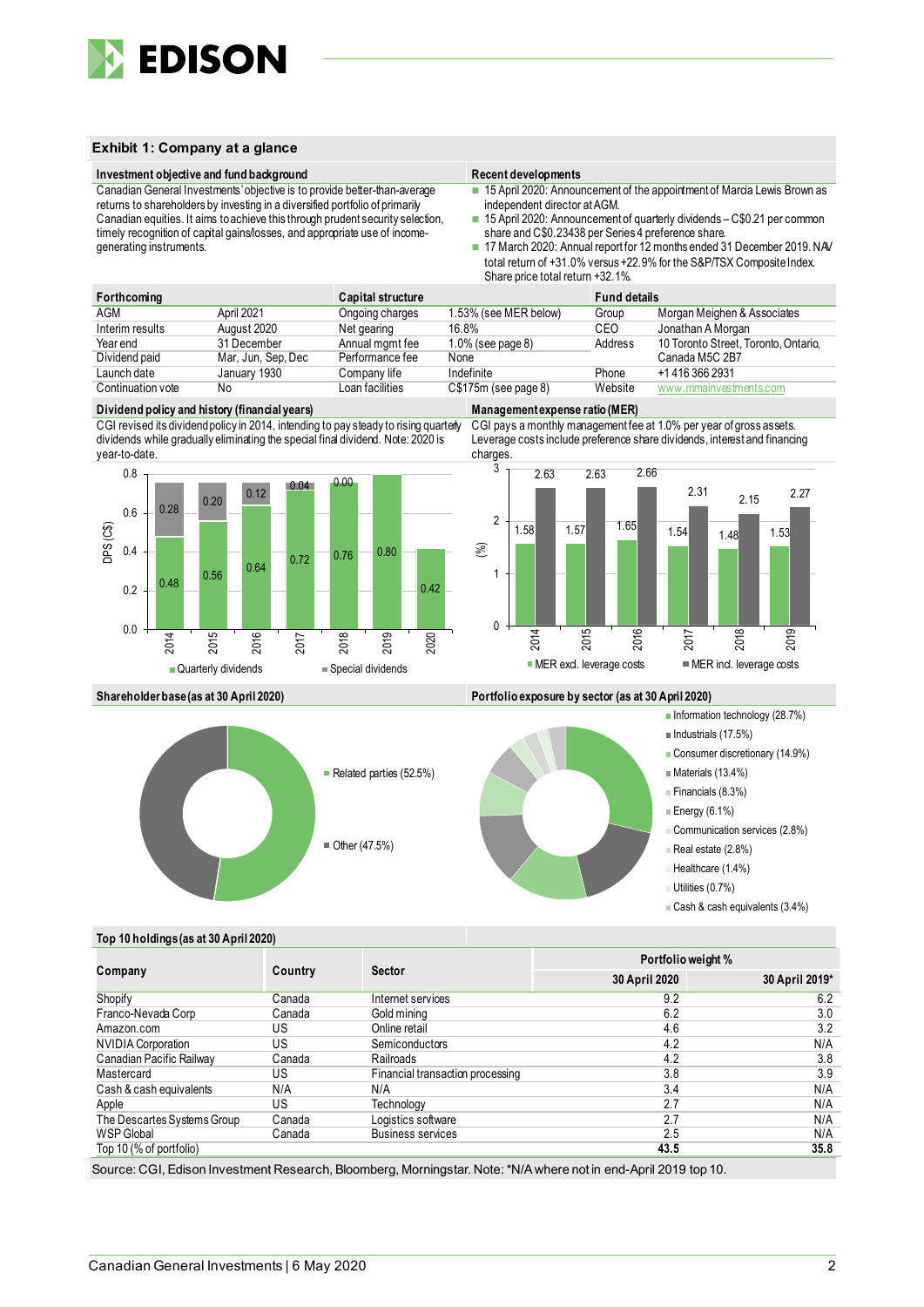

# **Market outlook: Be selective given macro backdrop**

Canadian stocks have not been immune to the coronavirus-led market weakness. As shown in Exhibit 2 (LHS), in Q120 the benchmark Canadian index gave back most of its above-average total return achieved in 2019. However, stocks have rallied meaningfully from their lows as investors are turning their attention to the prospects for 2021. The Canadian authorities have been very supportive in terms of both monetary and fiscal policies to help mitigate the negative effects of the pandemic; however, due to the economic uncertainty, investors could be better served by focusing on high-quality companies with strong management teams and robust balance sheets.





Source: Refinitiv, Bloomberg, Edison Investment Research. Note: Performance in Canadian dollar terms. Numbers subject to rounding.

# **Fund profile: Broad exposure to Canada and US**

Established in 1930, CGI is North America's second-oldest closed-end fund. It is listed on the Toronto Stock Exchange (since 1962) and the London Stock Exchange (since 1995). Since 1956, the company has been managed by Morgan Meighen & Associates (MMA), which has c C\$1.7bn in assets under management for private and institutional clients and fund investors.

CGI's manager since 2009 is Greg Eckel, who aims to generate a better-than-average total return from a diversified portfolio of North American equities via prudent stock selection and timely recognition of capital gains and losses. The majority of the portfolio is invested in Canadian companies, but up to 25% of the fund may be held in US-listed businesses. Eckel has an unconstrained approach and invests without reference to the sector weightings of the benchmark S&P/TSX Composite Index, meaning the company's performance may differ from that of the benchmark. The manager has a medium- to long-term view, and some of CGI's holdings have been in the portfolio for many years.

The company is designated as an investment corporation under the Income Tax Act (Canada). This eliminates a layer of taxation, as capital gains are only taxed at the shareholder level, allowing them to be paid as dividends to shareholders. However, to maintain this favourable tax status, CGI is unable to repurchase its shares to help manage the share price discount to NAV. A maximum 25% of its gross revenue may come from interest income, and at least 85% of gross revenue must be from Canadian sources.

CGI has a long-term record of outperformance; data from MMA show that over the last 25 years (to end-December 2019) the fund generated a total return of +10.5% pa, 2.2pp higher than the benchmark's +8.3% pa total return. Over the last 50 years, the total return performance differential is 2.0pp (+11.1% pa for CGI versus +9.1% pa for the index).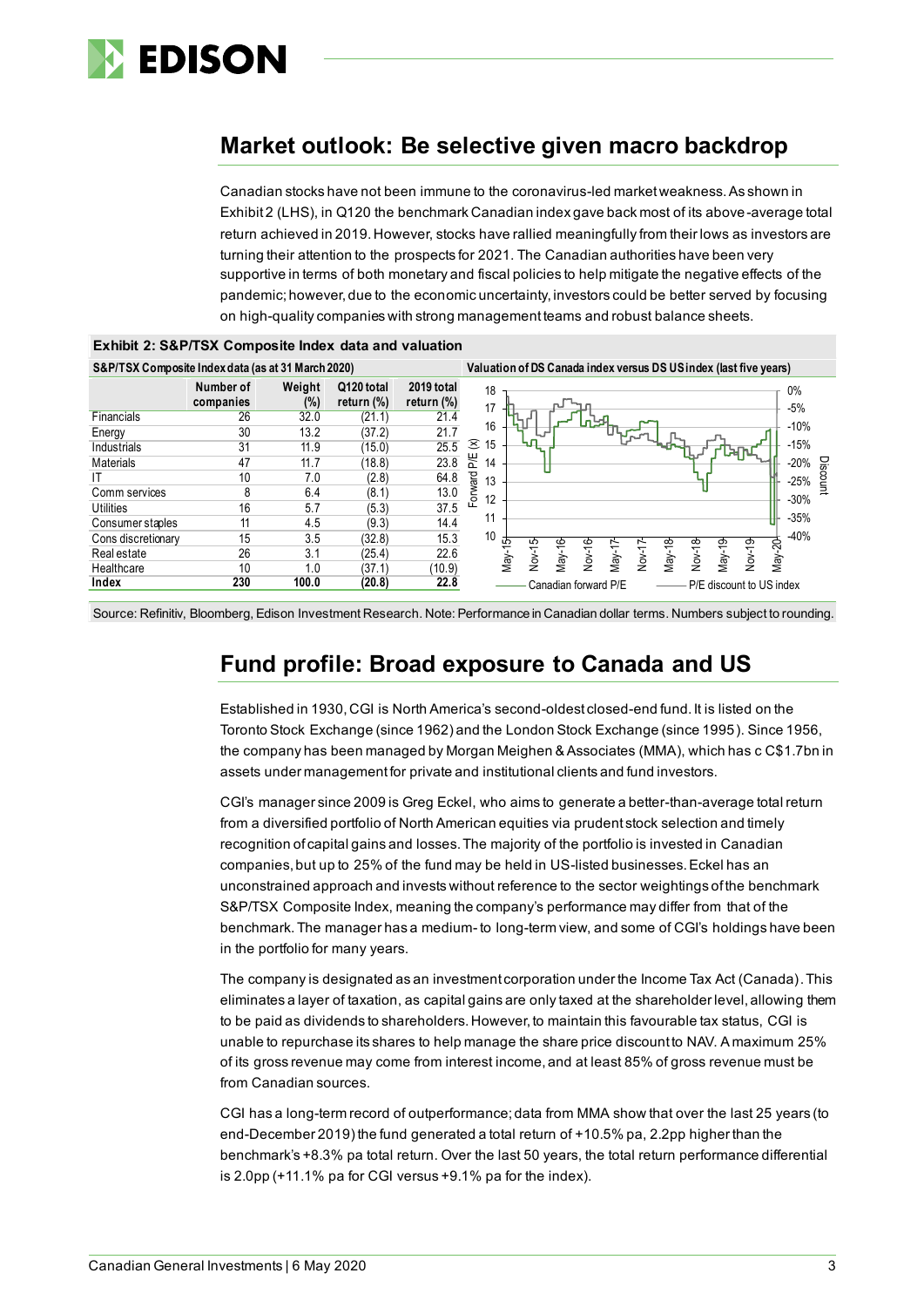

# **The fund manager: Greg Eckel**

### **The manager's view: Looking towards an economic recovery**

The manager says that prior to the coronavirus outbreak, the Canadian economy was 'humming along very fine, thank you', with the lowest unemployment rate in generations. GDP growth was 1.6% in 2019, with a stronger first half and declining growth rates in the third and fourth quarters, so essentially the economy was in 'maintenance mode'.

Eckel says that gauging the actual impact of the COVID-19 pandemic on the Canadian economy is 'guesswork';although there are some economists and strategists who have taken a stab at it, the manager says that any of their estimates about the negative economic impact and the extent of a potential recovery in the second half of the year 'should be taken with a grain of salt'. However, he believes that while the economic drop will be steep, it could be followed by a sharp improvement in 2021. Eckel does not have a view on the shape of an economic recovery, but he is confident that there will be an improvement, which 'should be beneficial for CGI', he adds.

The manager suggests that the fiscal and monetary policy responses to COVID-19 in Canada have been better than those in the US and UK and observes that unlike in the US, there has been no backlash against lockdown measures, and hospitals have not been swamped. He notes an upsurge in entrepreneurship during the outbreak, as companies have found different ways to utilise their staff and make money. Also, the government has been directly sending support money to people; they have been encouraged to take it and if it transpires that they are ineligible, 'things will be sorted out at tax payment time'. Eckel say there have not been signs of panic in Canada, except perhaps in Alberta, where the economy was already struggling due to its heavy resource exposure. The Canadian government has been stepping in to ensure supply chains are maintained, including personal protective equipment(PPE). Air Canada and Cargojet have redirected flights to China to bring in supplies, while auto companies and clothing manufacturers have been making healthcare equipment. The Bank of Canada has reduced its overnight rate by 50bp three times, to the current level of 0.25%, and there have been multi-billion-dollar liquidity measures and fiscal initiatives. While these are large numbers, Eckel says Canada's finances are in relatively good shape compared with other G7 countries. The manager comments that 'many developed countries' governments cannot afford to bankroll their economies for very long; they have an inescapable need to get their economies going again'.

Commenting on the recent oil price weakness, Eckel says that the expiry of May 2020 futures caused the bellwether West Texas Intermediate (WTI) oil price to move into negative territory, but this was an anomaly, as there was 'no place for the oil to go'. There has since been a lift in contract prices from very low levels, but the benchmark Western Canadian Select (WCS) continues to trade at a discount to WTI due to a lack of sufficient transportation infrastructure. In Canada, energy companies have been curtailing their capex budgets, cancelling their dividends and in some cases, activity has ground to a halt; some businesses are operating in 'survival mode'. The manager says that the industry has 'gone from bad to worse'; this negative view is reflected in CGI's portfolio, which has had an underweight exposure to energy versus the index since 2011 (currently less than half weighted).While acknowledging that there could be a recovery in oil company share prices, Eckel expects the sector to remain volatile. He has not been actively trading energy shares, noting that while they looked enticing at the end of March, the relief rally following the resolution of the price war between Saudi Arabia and Russia means they are now looking less attractive. The manager says there is no change to his long-term cautious view on the energy sector.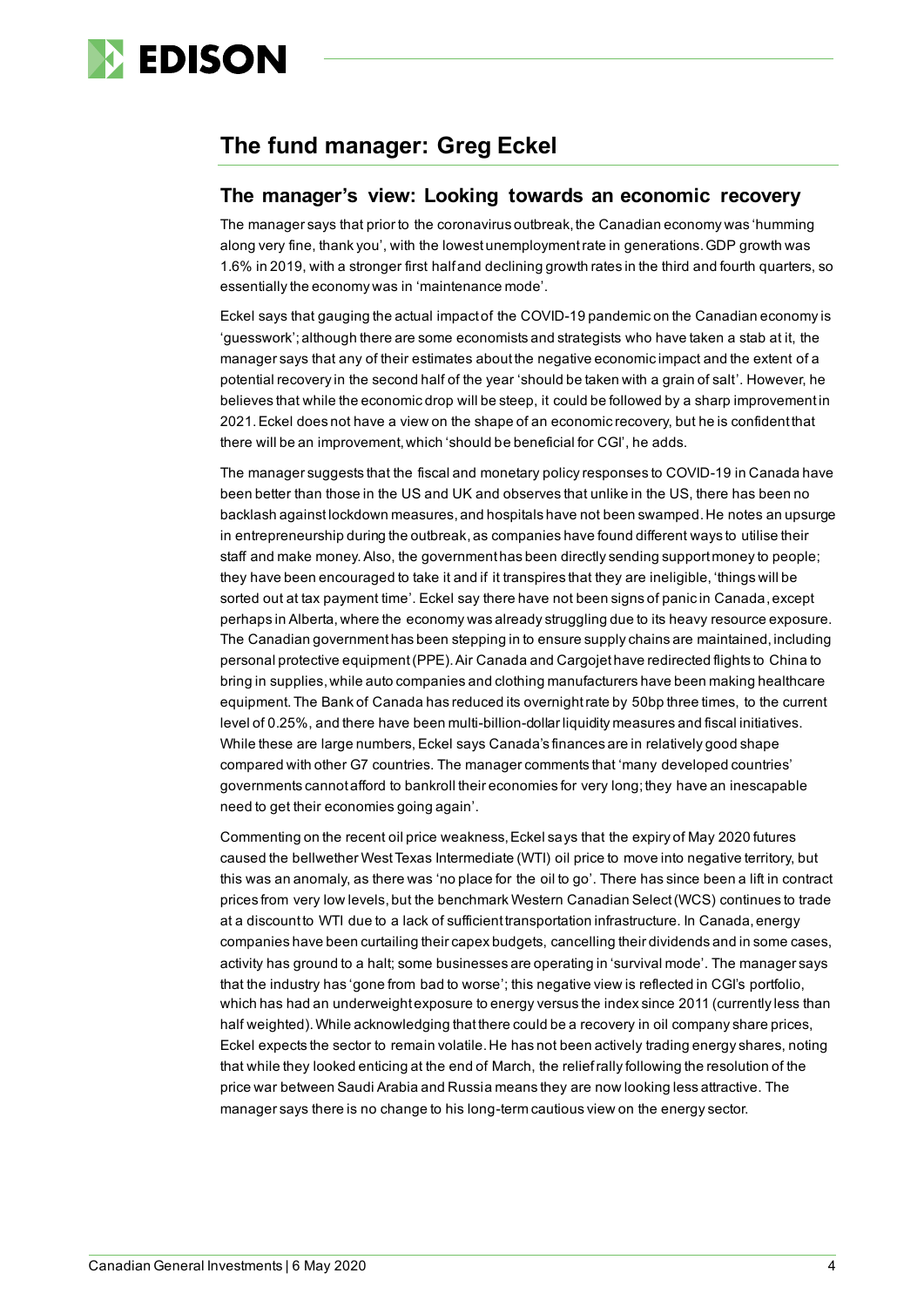

# **Asset allocation**

### **Investment process: Bottom-up, long-term approach**

Eckel aims to generate an above-average total return for investors by selecting stocks on a bottomup basis, while taking account of the macro environment. The manager seeks companies with favourable fundamentals and strong management teams, that are trading on reasonable valuations. While the majority of CGI's portfolio is invested in Canadian companies, up to 25% of the fund may be held in US equities, primarily in companies with niche businesses or those that are underrepresented in the Canadian market. The asset split at the end of April 2020 was 72.9% Canada, 23.7% US and 3.4% cash/equivalents. Eckel invests with a long-term focus; in FY19 portfolio turnover was 8.0%, which is towards the lower end of the 2.3% to 21.5% five-year range. Over this period, turnover averaged 11.7% pa, which implies an 8.5-year average holding period, although portfolio positions are regularly reassessed to ensure that they are sized correctly and that the investment cases still hold true. The manager's unconstrained approach is illustrated by the sector deviations versus the benchmark S&P/TSX Composite Index in Exhibit 3. CGI's portfolio has a bias to large and mid-sized, rather than small-cap stocks, and some of its holdings are higher yielding, such as the Canadian banks, to help support the fund's own dividend payments. Eckel has a history of successively backing good management teams, who may change employers due to mergers and acquisitions.

## **Current portfolio positioning**

At end-April 2020, CGI's top 10 positions made up 43.5% of the portfolio, which was a higher concentration compared with 35.8% a year before; five positions were common to both periods. As shown in Exhibit 3, in terms of sectors, over the last 12 months to the end of April the largest changes are a higher IT weighting (+6.9pp), with lower exposure to the healthcare (-4.0pp) sector. There are two significant deviations versus the benchmark:an overweight exposure to IT (+20.6pp) and an underweight position in financials (-20.9pp). It is also worth noting the 14.9pp exposure to the consumer discretionary sector, which is 4x that of the benchmark's.

|                         | Portfolio end<br><b>April 2020</b> | Portfolio end<br><b>April 2019</b> | Change (pp) | Index weight | Active weight<br>vs index (pp) | Fund weight<br>index weight (x) |
|-------------------------|------------------------------------|------------------------------------|-------------|--------------|--------------------------------|---------------------------------|
| Information technology  | 28.7                               | 21.8                               | 6.9         | 8.1          | 20.6                           | 3.5                             |
| Industrials             | 17.5                               | 15.9                               | 1.6         | 11.7         | 5.8                            | 1.5                             |
| Consumer discretionary  | 14.9                               | 14.4                               | 0.5         | 3.7          | 11.2                           | 4.0                             |
| <b>Materials</b>        | 13.4                               | 15.8                               | (2.4)       | 14.1         | (0.7)                          | 1.0                             |
| Financials              | 8.3                                | 10.3                               | (2.0)       | 29.2         | (20.9)                         | 0.3                             |
| Energy                  | 6.1                                | 9.3                                | (3.2)       | 13.5         | (7.4)                          | 0.5                             |
| Communication services  | 2.8                                | 3.0                                | (0.2)       | 5.8          | (3.0)                          | 0.5                             |
| Real estate             | 2.8                                | 1.2                                | 1.6         | 3.1          | (0.3)                          | 0.9                             |
| Healthcare              | 1.4                                | 5.4                                | (4.0)       | 1.0          | 0.4                            | 1.4                             |
| <b>Utilities</b>        | 0.7                                | 0.8                                | (0.1)       | 5.3          | (4.6)                          | 0.1                             |
| Consumer staples        | 0.0                                | 0.0                                | 0.0         | 4.3          | (4.3)                          | 0.0                             |
| Cash & cash equivalents | 3.4                                | 2.1                                | 1.3         | 0.0          | 3.4                            | N/A                             |
|                         | 100.0                              | 100.0                              |             | 100.0        |                                |                                 |

**Exhibit 3: Portfolio sector exposure vs benchmark (% unless stated)**

Source: Canadian General Investments, Edison Investment Research. Note: Numbers subject to rounding.

Eckel highlights the important portfolio changes in recent months. There is a new position in **BRP** (Bombardier Recreational Products), which is a leader in power sports vehicles, all-terrain vehicles and snowmobiles; it is the number two player behind Polaris. The manager explains that the company had been a good performer, but around four quarters ago suffered operational difficulties, which have since been worked through. BRP announced a five-year operational plan at the end of last year and Eckel believes that the company has good potential to further increase its market share. Another addition to the portfolio is **Boyd Group Services**, one of the largest operators of non-franchised collision repair centres in North America in terms of number of locations and sales.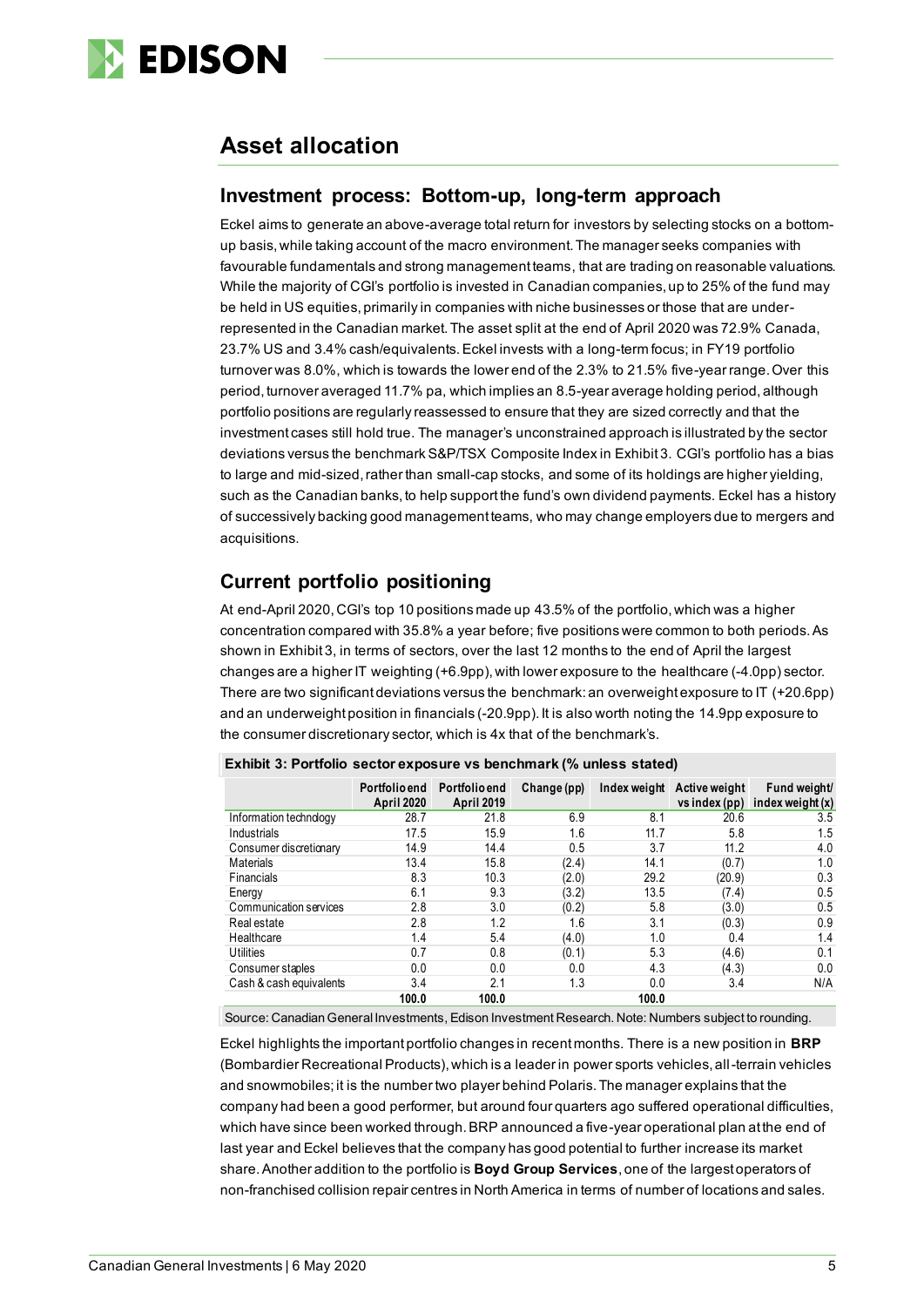

The manager says the company has done a good job in a highly fragmented market, where the top three players have only around a 15% share, and provides desirable exposure to the US. Eckel explains that insurance companies are more likely to deal with national players to ensure consistent quality of repairs and for cost benefits. **FirstService Group**, which provides residential property management and residential/commercial property services, is also a new position. The company has grown via a series of mergers and acquisitions in a very fragmented market. Eckel explains that he has 'admired this company from afar for a very long time', and is confident that FirstService's management team can continue to deliver. More than 90% of its revenues are derived in the US and the manager believes that the company can generate mid- to high-teens percentage revenue and earnings growth. He says there is good visibility and the company has a repeatable business model.Eckel reduced CGI's US exposure as it exceeded the 25% limit, selling online education company **Pluralsight**, which is experiencing a difficult sales environment, and cosmetics/skincare retailer **Ulta Beauty**, while trimming the long-term holding in financial services firm **Mastercard.**

# **Performance: Mid- and long-term outperformance**

| 12 months ending | Share price<br>(%) | <b>NAV</b><br>(%) | S&P/TSX<br>Composite (%) | <b>MSCI Canada</b><br>$(\%)$ | <b>MSCI World</b><br>(%) |
|------------------|--------------------|-------------------|--------------------------|------------------------------|--------------------------|
| 30/04/16         |                    |                   |                          |                              |                          |
| 30/04/17         | (9.0)              | (9.0)             | (5.4)                    | (6.6)                        | (0.3)<br>25.9            |
|                  | 21.6               | 21.8              | 14.9                     | 15.7                         |                          |
| 30/04/18         | 16.7               | 17.6              | 3.1                      | 3.7                          | 6.7                      |
| 30/04/19         | 13.1               | 12.1              | 9.6                      | 9.7                          | 12.4                     |
| 30/04/20         | (6.8)              | (7.8)             | (7.9)                    | (9.1)                        | (0.3)                    |

#### **Exhibit 4: Five-year discrete performance data**

Source: Refinitiv. Note: All % on a total return basis in Canadian dollars.

During FY19 (ending 31 December), CGI's NAV and share price total returns of +31.0% and +32.1% respectively were considerably ahead of the benchmark's +22.9% total return. Six out of the top 10 return generators were in the IT sector, led by largest holding Shopify, whose share price appreciated by more than 2.5x during the year. Other positive contributors included Air Canada, NVIDIA (IT hardware), Mastercard (financial services), TC Energy (energy infrastructure) and Parex Resources (oil exploration & production). Holdings that detracted from performance included Secure Energy Services (oil services), Teck Resources (natural resources) and Vermillion Energy (oil & gas exploration & production).



Source: Refinitiv, Edison Investment Research. Note: Three-, five- and 10-year performance figures annualised.

CGI's relative returns are shown in Exhibit 6. It has outperformed its benchmark over all periods shown in both NAV and share price terms. Looking at year-to-date performance to end-April, Eckel notes that CGI is also ahead of the index over this period, which he considers a very acceptable result given the magnitude of equity declines, and the negative impact of leverage in a falling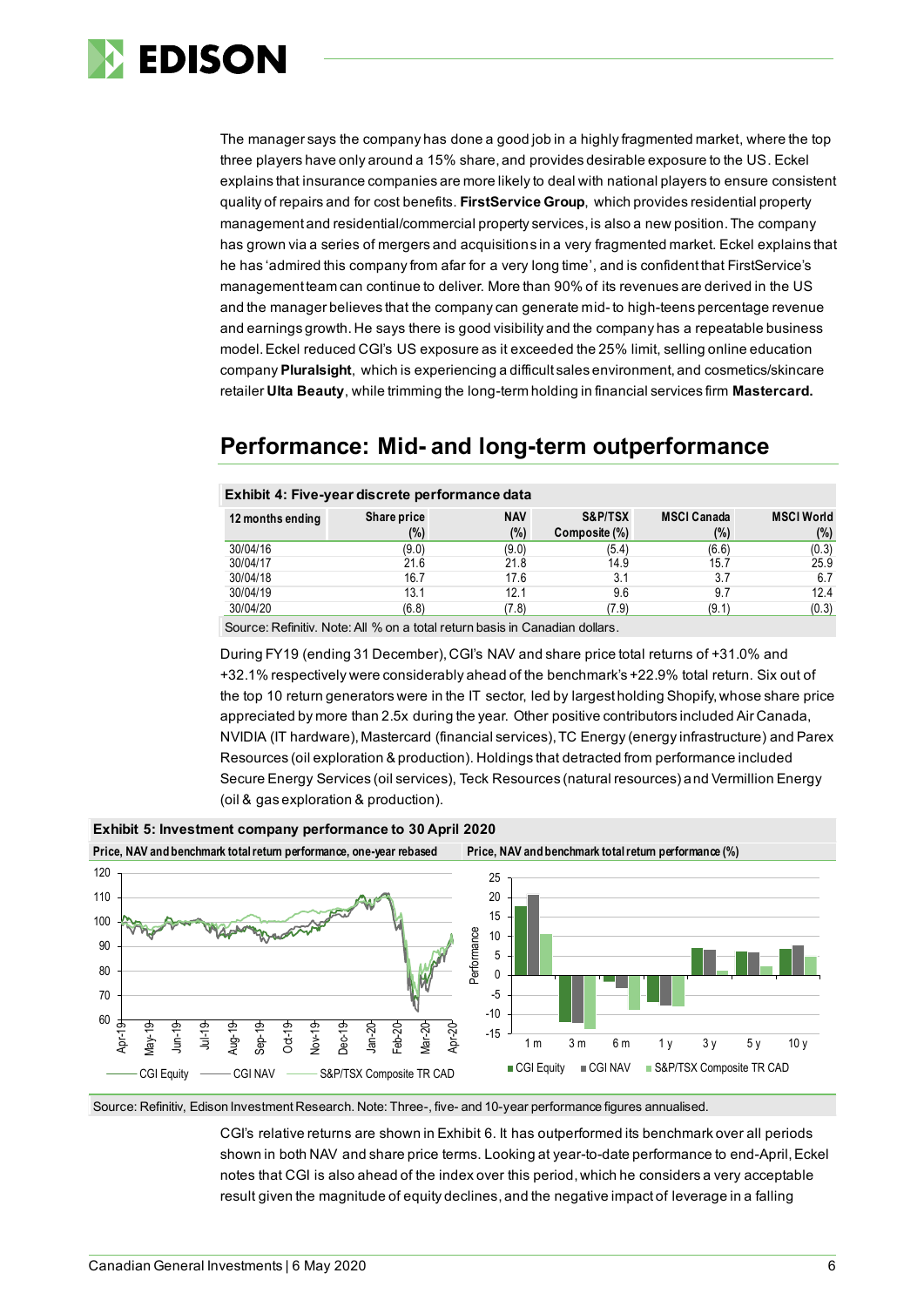

market. While the company's unconstrained approach means that there will be variances between the total returns of CGI and the index, the manager is comfortable with the portfolio structure, although all positions are constantly reviewed with the aim of optimising shareholder returns.

| Exhibit 6: Share price and NAV total return performance, relative to indices (%) |  |
|----------------------------------------------------------------------------------|--|
|                                                                                  |  |
|                                                                                  |  |

|                                     |      | One month Three months | Six months | One vear | Three vears | Five vears | 10 years |
|-------------------------------------|------|------------------------|------------|----------|-------------|------------|----------|
| Price relative to S&P/TSX Composite | 6.5  | 2.0                    | 7.8        | .2       | 18.2        | 20.3       | 19.4     |
| NAV relative to S&P/TSX Composite   | 9.2  | 1.8                    | 6.0        |          | 16.7        | 19.0       | 31.5     |
| Price relative to MSCI Canada       | 7.5  | 2.1                    | 8.3        | 2.5      | 18.9        | 21.7       | 22.2     |
| NAV relative to MSCI Canada         | 10.2 | 1.9                    | 6.5        | 1.4      | 17.4        | 20.5       | 34.6     |
| Price relative to MSCI World        | 8.9  | (5.2)                  | 0.1        | (6.5)    | 2.9         | (9.3)      | (36.0)   |
| NAV relative to MSCI World          | 11.7 | (5.4)                  | (1.6)      | (7.5)    | 1.6         | (10.2)     | (29.6)   |

Source: Refinitiv, Edison Investment Research. Note: Data to end-April 2020. Geometric calculation.



Source: Refinitiv, Edison Investment Research

# **Valuation: Discount remains wide**

As shown in Exhibit 8, CGI's discount to NAV remains consistently wide, despite the company's long-term record of outperformance. This may be due to the high 52.5% insider ownership or the level of gearing, affecting investor perceptions about liquidity and risk. However, it should be noted that there have been brief periods when the fund traded at a premium; the most recent was in 2006.



**Exhibit 8: Share price discount to NAV (including income) over three years (%)**

Source: Refinitiv, Edison Investment Research

CGI's shares are currently trading at a 31.1% discount to NAV, which compares with the 24.0% to 33.9% range of discounts over the last 12 months. The discount has averaged 30.6%, 29.6%, 29.1% and 27.7% over the last one, three, five and 10 years, respectively. The board is unable to repurchase shares to help manage the discount as this would invalidate CGI's favourable Canadian investment corporation tax status.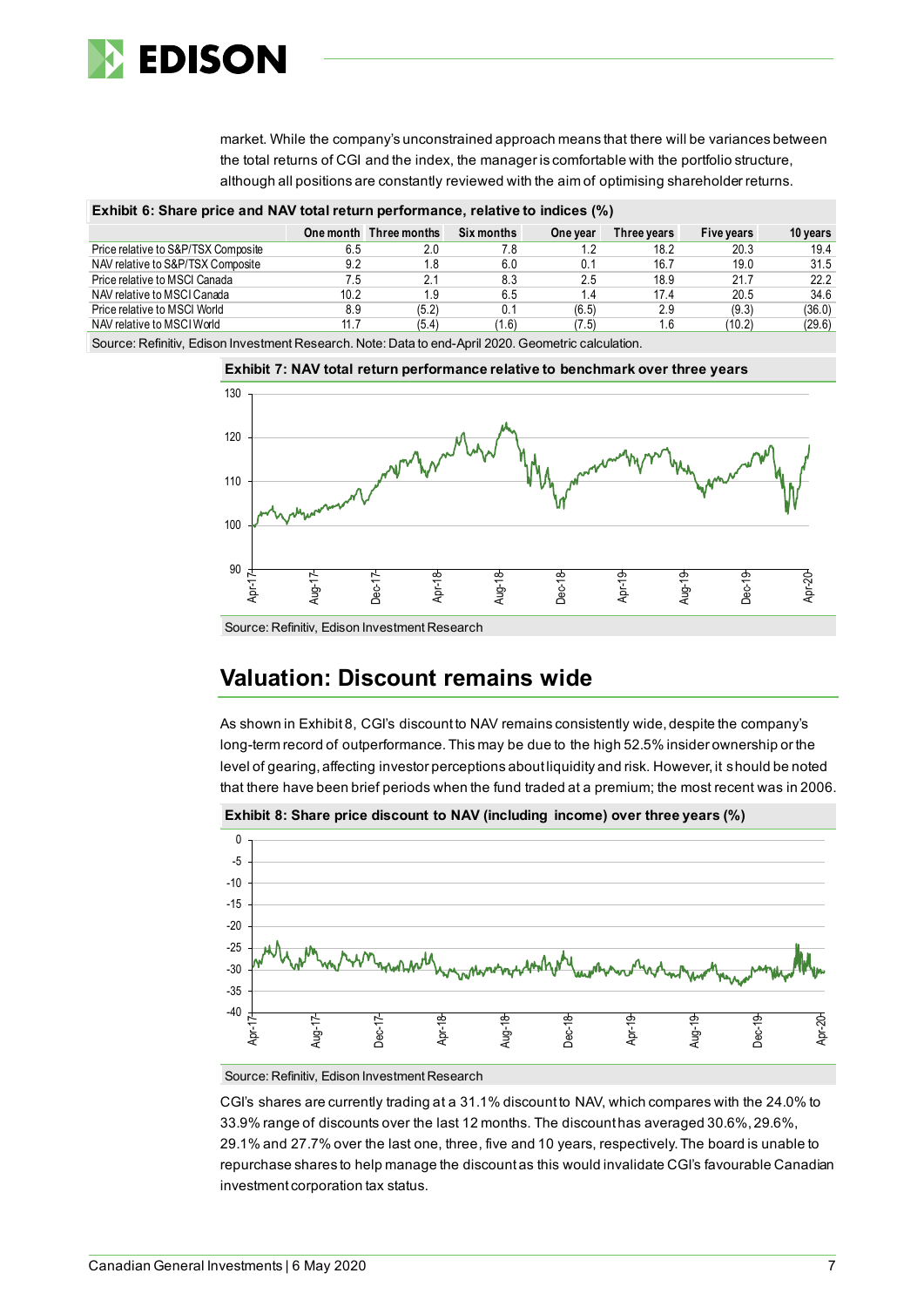

# **Capital structure and fees**

CGI has 20.9m ordinary shares in issue and has employed a leveraged strategy since its first issue of preference shares in 1998. On 5 June 2019, the company entered into an amended and restated agreement for a C\$100m one-year non-revolving credit facility (replacing C\$75m in bank debt). Amounts may be borrowed through prime rate loans, which bear interest at the greater of the bank's prime rate and the Canadian Deposit Offered Rate (CDOR) plus 1.00% pa, or bankers' acceptances, which bear interest at the CDOR plus 0.75% pa. The facility has an evergreen feature, allowing continued use of the loan facility indefinitely beyond the initial one-year term, provided the bank has not given CGI one year's notice of termination. The company also has C\$75m of 3.75% cumulative, Series 4 preference shares, which are redeemable, at par, on or after 15 June 2023.At end-April 2020, CGI's total debt of C\$175m equated to gross gearing of 20.2% (16.8% net of cash and equivalents).The manager is comfortable with the company's level of gearing, with asset coverage well above the levels required by its loan covenants, and notes that employing debt should be beneficial to CGI's returns during any market recovery.

MMA is paid an annual management fee of 1.0% of the market value of CGI's investments, net of cash, portfolio accounts receivable and portfolio accounts payable; there is no performance fee. In FY19, the annualised management expense ratio (MER) including leverage costs was 2.27% (+12bp year-on-year). Excluding leverage costs makes the MER more comparable with the ongoing charge figure used in the UK. In FY19, it was 1.53% (+5bp year-on-year).

# **Dividend policy and record**

CGI pays quarterly dividends in March, June, September and December. In FY19 there were four equal payments of C\$0.20 per share, two as regular taxable dividends and two as capital gains dividends. The annual dividend of C\$0.80 per share was 5.3% higher year-on-year and follows six years where the distribution was flat at C\$0.76 per share (paid via a combination of regular and special dividends).So far in FY20, two quarterly dividends of C\$0.21 per share have been declared, which are 5.0% higher year-on-year.Based on its current share price, CGI offers a 3.6% dividend yield.

Despite companies cutting their dividends as a result of the coronavirus pandemic, the manager remains comfortable that CGI will not have to reduce or miss a dividend payment. There is more than C\$300m in unrealised capital gains in the portfolio, which along with income can be used to pay dividends. 'CGI has never missed paying a regular dividend, and we do not plan on starting now,' Eckel adds.

# **Peer group comparison**

CGI is one of two funds in the AIC North America sector with significant Canadian exposure, although each follows a different investment mandate. The company has the higher NAV total return over all periods shown. CGI's discount remains persistently wide, perhaps reflecting its high insider ownership or its level of gearing. Reflecting its focus on total return rather than income, CGI's dividend yield is lower than that of its peer.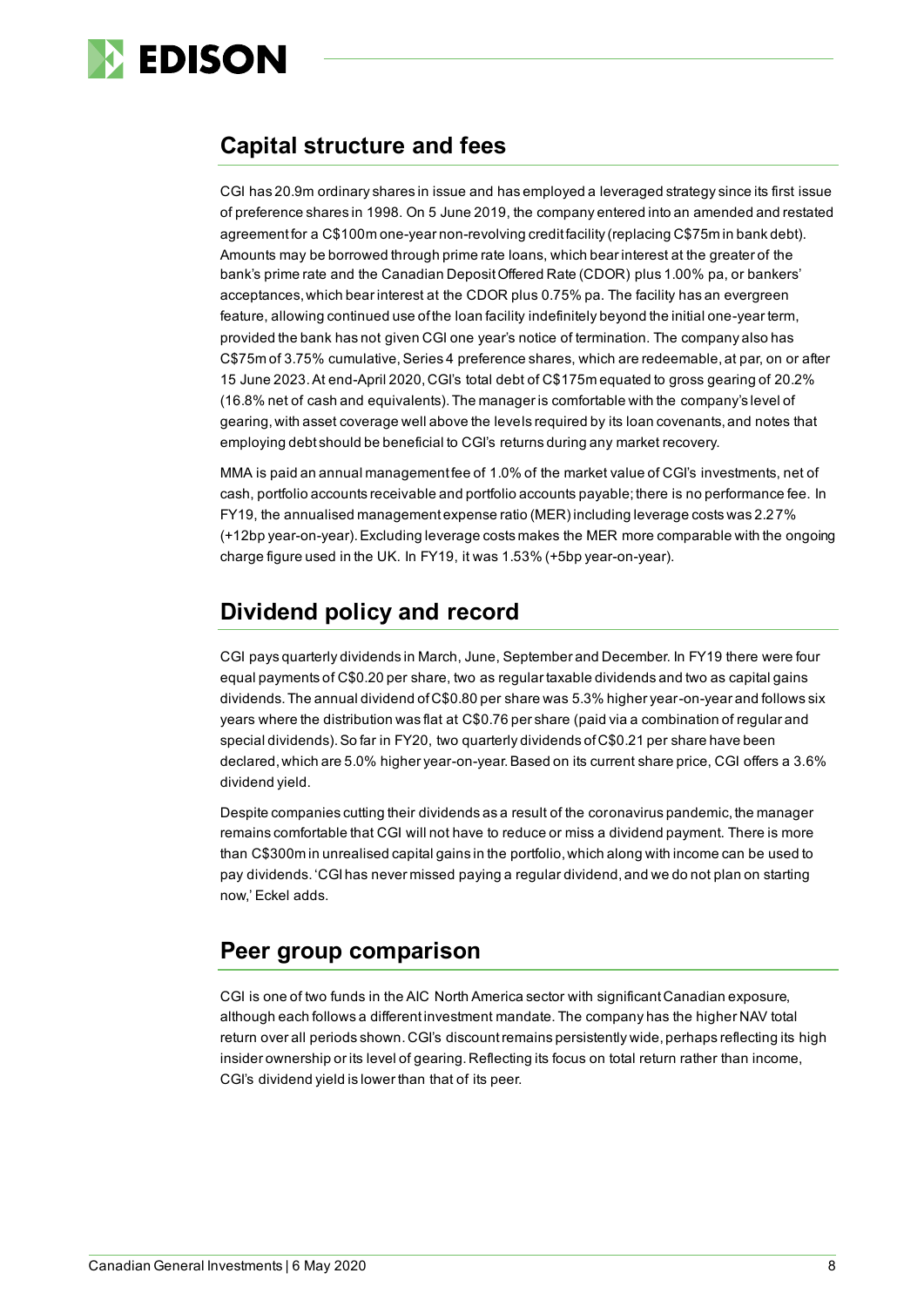

#### **Exhibit 9: Selected peer group as at 30 April 2020 (C\$)\* % unless stated Market cap (C\$m) NAV TR 1 year NAV TR 3 year NAV TR 5 year NAV TR Discount Ongoing 10 year (cum-fair)** charge<br>1.5 **Perf.** fee<br>No **Net Dividend gearing** yield<br>3.6 Canadian General Investments 472.1 (7.8) 21.4 34.6 114.2 (30.5) 1.5 No 121 3.6<br>Middlefield Canadian Income 154.2 (10.3) (2.8) 9.3 103.1 (8.9) 1.3 No 100 6.2 Middlefield Canadian Income 154.2 (10.3) (2.8) 9.3 103.1 (8.9) 1.3 No 100 6.2 **Average 313.1 (9.0) 9.3 22.0 108.6 (19.7) 1.4 110 4.9 Fund rank in sector 1 1 1 1 1 2 1 1 2**

Source: Morningstar, Edison Investment Research. Note: \*Performance data to 29 April 2020 based on ex-par NAV. TR = total return. Net gearing is total assets less cash and equivalents as a percentage of net assets.

# **The board**

CGI's board has seven directors, with an average tenure of c 16 years. Three board members are non-independent: Vanessa Morgan (appointed in 1997 – chairman of CGI, president and CEO of MMA); Jonathan Morgan (appointed in 2001 – president and CEO of CGI, executive vice-president of MMA); and Michael Smedley (appointed in 1989 – executive vice-president and CIO of MMA).

The four independent directors and the years they joined the board are Neil Raymond (2002), James Billett (2005), Michelle Lally (2015) and Marcia Lewis Brown (2020). Brown has held senior positions at Canadian and international financial institutions and financial media companies.She is chairman of Sistema Toronto, a director of the Canadian Opera Company, chairman of the Independent Review Committee at CIBC Asset Management and chairman of the Massey Hall & Roy Thomson Hall Foundation.